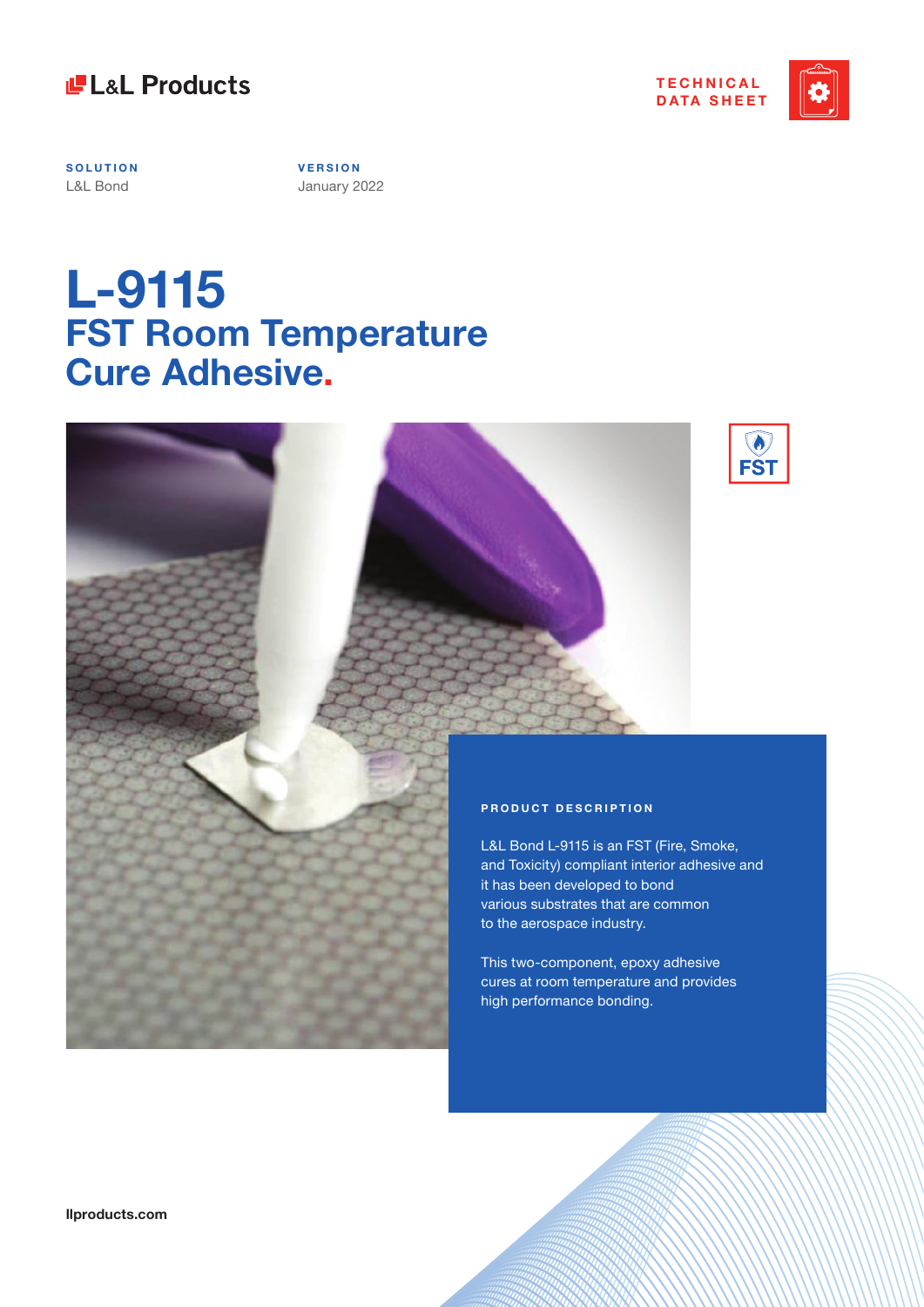# LaL Products

Designed for interior applications, it meets the latest FAA fire regulations (vertical burn, smoke density and toxicity).

It can be supplied in twin-barrel cartridges, pails or drums.

### Key Product Attributes

- • FST regulation compliant FAR 25.853, ABD0031
- High mechanical bonding
- • Can be used in a wide range of temperatures
- • Capable of multi-material bonding

### Typical Application Areas

- Panel assembly
- Insert bonding
- Bracket bonding

## Technical Data

|                                                                                                                    | $L-9115$                 | <b>Test Method</b>                    |
|--------------------------------------------------------------------------------------------------------------------|--------------------------|---------------------------------------|
| Color                                                                                                              | Off white viscous liquid |                                       |
| <b>Working Time</b><br>Physical<br>Shore D Hardness (24 hour at 23°C) (73°F)<br>Properties<br><b>Cured Density</b> | 10-20 min (10 g)         |                                       |
|                                                                                                                    | 70                       |                                       |
|                                                                                                                    | $1.30$ g/cc              |                                       |
| Mix Ratio                                                                                                          | 1:1                      |                                       |
| Lap Shear Strength (cured 24 hour at 27°C) (81°F)                                                                  | 15 MPa [2175 psi]        |                                       |
| Lap Shear Strength (cured 2 hours at 65°C) (149°F)                                                                 | 24 MPa [2300 psi]        |                                       |
| Vertical Burn 60 s                                                                                                 | Pass                     | FAR 25.853(a), App. F part I(a)(1)(i) |
| Fire<br><b>Smoke Density</b><br>Properties                                                                         | Pass                     | FAR 25.853(d) App. F part V(b)        |
| <b>Smoke Toxicity</b>                                                                                              | Pass                     | ABD0031                               |
|                                                                                                                    |                          |                                       |